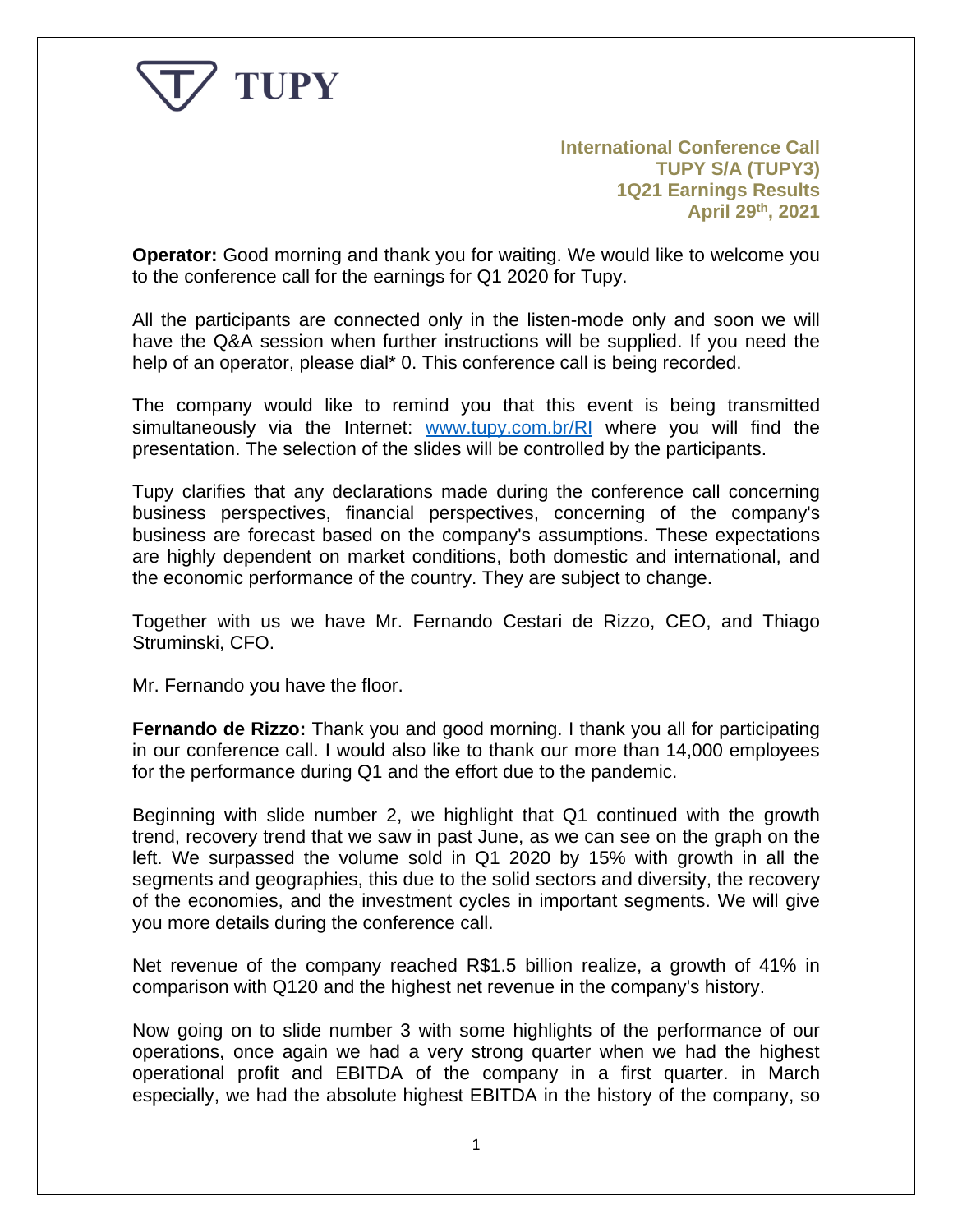

during time we have increased our operational efficiency, we developed greater flexibility between plants, and we implemented new initiatives in purchasing and logistics, this helped to mitigate the effects, many effects that had an impact on our costs in Q121. For example, a strong increase in the price of raw materials, both in the annual comparison and also in relation to the previous quarter with some prices already readjusted according to contract clauses.

Apart from cost, the scarcity of materials caused loss of efficiency, we have to evaluate new alternatives in our mix of raw materials every single day. We also noticed stoppages or shutdowns due to climate problems in the US, which affected the supply of electricity and natural gas in the North of Mexico where we have plants.

The effects of the pandemic, although we are living with this scenario for more than a year, the impact on people's health in the regions where we are present was greater in this quarter, apart from increasing absenteeism due to the safety protocols adopted, this impacts our operation; we have to reallocate people in key processes and also we have to increase overtime.

The increase in absenteeism, especially the increase in demand since November, for example, we hired more than 2,000 you employees. Although it's good news since it shows the increase in demand, there is a learning curve that has to be overcome and this promotes some inefficiencies.

If we excluded all these adverse effects, EBITDA would surpass 250 million, reaching a margin that will be higher than 16%.

On slide 4 I would like to mention once again that we issued debt abroad in February, the demand for this shows the trust of the capital markets and also the robust situation of our company reducing our expenses by US\$6 million per year.

Now to talk about the main indicators, I invite Mr. Thiago Struminski, our CFO.

**Thiago Struminski:** Thank you, Fernando. Good morning.

Slide number 5, please. The volumes continue with gradual recovery since June last year. We'd like to highlight applications for commercial and off-road vehicles, the mix transportation, infrastructure, agriculture 25%, totally or partially machined versus 25% in Q120, while 25% produce CGI versus 23% in Q120.

On slide 6 the revenue had an increase of 41% and the revenue per kilogram grew 23% when we compare with Q4 2020, the revenue went up 22%, 66% in NAFTA, 18% South and Central America, especially Brazil, 12% in Europe and the remaining 4% Asia, Africa, Oceania.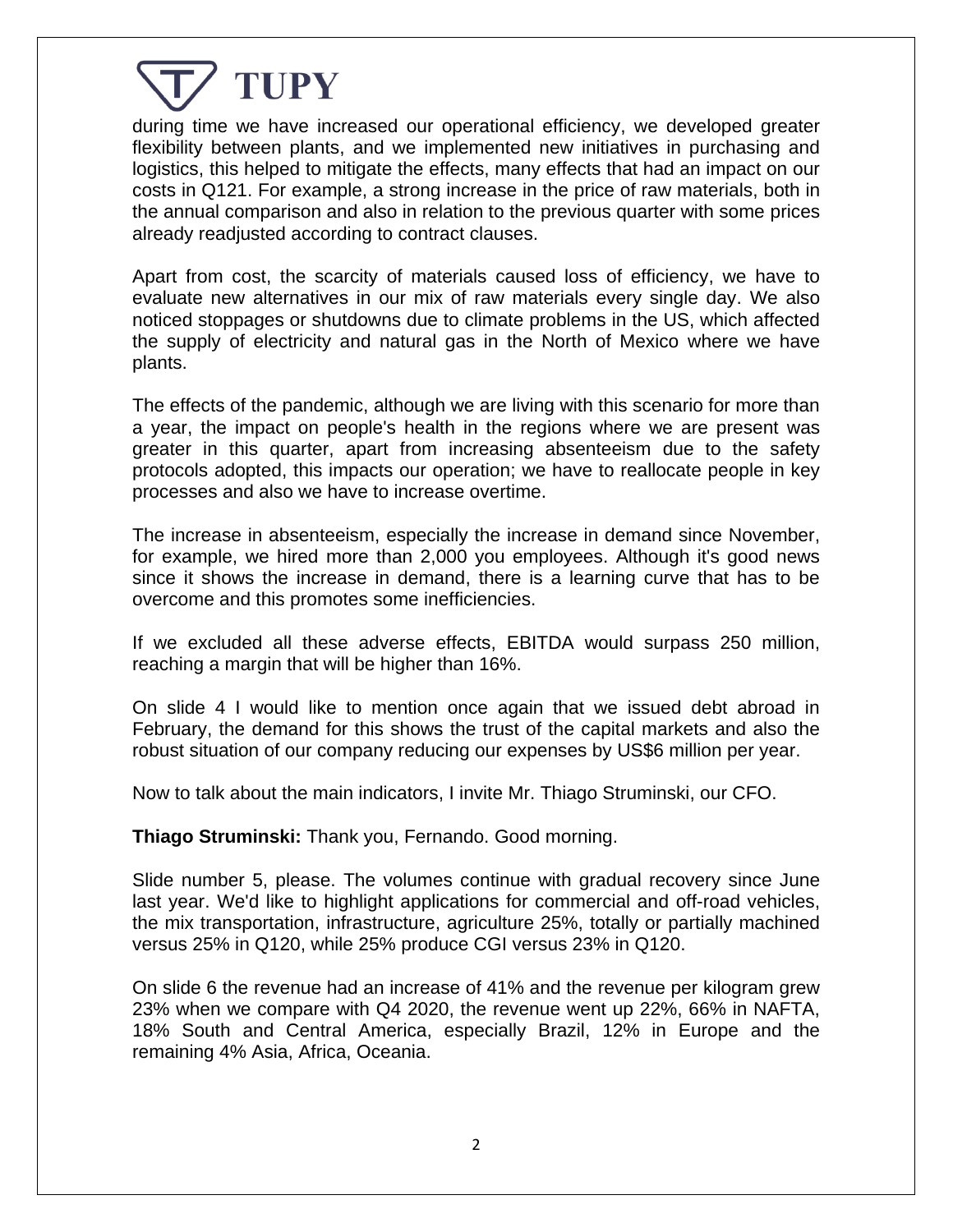In terms of application, 90% commercial and off-road vehicles, 6% passenger cars, and 4% hydraulic products.

On slide 7 we see in the domestic market a strong recovery in the domestic market for commercial vehicles, machinery and off-road with an impact of the exchange rate on indirect exports.

Here on slide 8, we see the revenue in the export market. We see growth in all the applications. In applications for passenger cars, also light, medium, and heavy vehicles, we see the positive result and recovery in these markets, also replenishment of inventory in our clients, and also the exchange rate.

Machinery and off-road vehicles we also noticed in Q1 a global recovery for the market in these applications, especially the growth in agriculture, infrastructure, and also the impact of the exchange rates, the devaluation of our Brazilian currency.

On slide 9, we see here the performance of hydraulics, responsible for 4%, the growth in revenue of 50 and 52% in domestic and external markets respectively, a better mix of products also in Brazil. In exports, apart from the exchange rate devaluation, we also see an unmet demand of clients in Europe and the US.

Slide number 10, we see the cost, and operational cost had an increase of 45% with a margin of 15.5%, an increase of 78% in costs with raw material due to inflation that we saw in this period, also devaluation of the Brazilian currency, especially with the inputs in the Mexican plants, and also an indirect effect of these materials consumed in Brazil. This high increase in costs, especially the price of scrap, show these effects were mitigated by our initiatives that we implemented during the quarters, such as: Renegotiation with vendors, optimization of the use of materials, reduction of waste, and renegotiation of contracts with suppliers, 17% higher costs with labor, especially due to the increase in headcount, more overtime for higher products produced, and the increase of absenteeism, especially due to the safety protocols we adopted during the pandemic, and also wage increases and the exchange rate, reduction of 6% in maintenance and third-party materials.

Apart from the impact of inflation, we had a reduction in services by third parties and renegotiation of contracts, an increase of 28% in expenses with electricity due to the increase in the volume produced, and also the tariffs with the annual comparison, and also the exchange rate since in Mexico electricity is paid in US dollars. Also, we had a shutdown in Mexico 2 weeks due to lack of electricity and gas with an impact on the lines and also lower dilution of fixed costs totaling R\$18 million.

Operational expenses had an increase of 19% year-over-year due to the growth in sales and also greater usage of freight, also more flexibility in production, and renegotiation of wages and also exchange rates.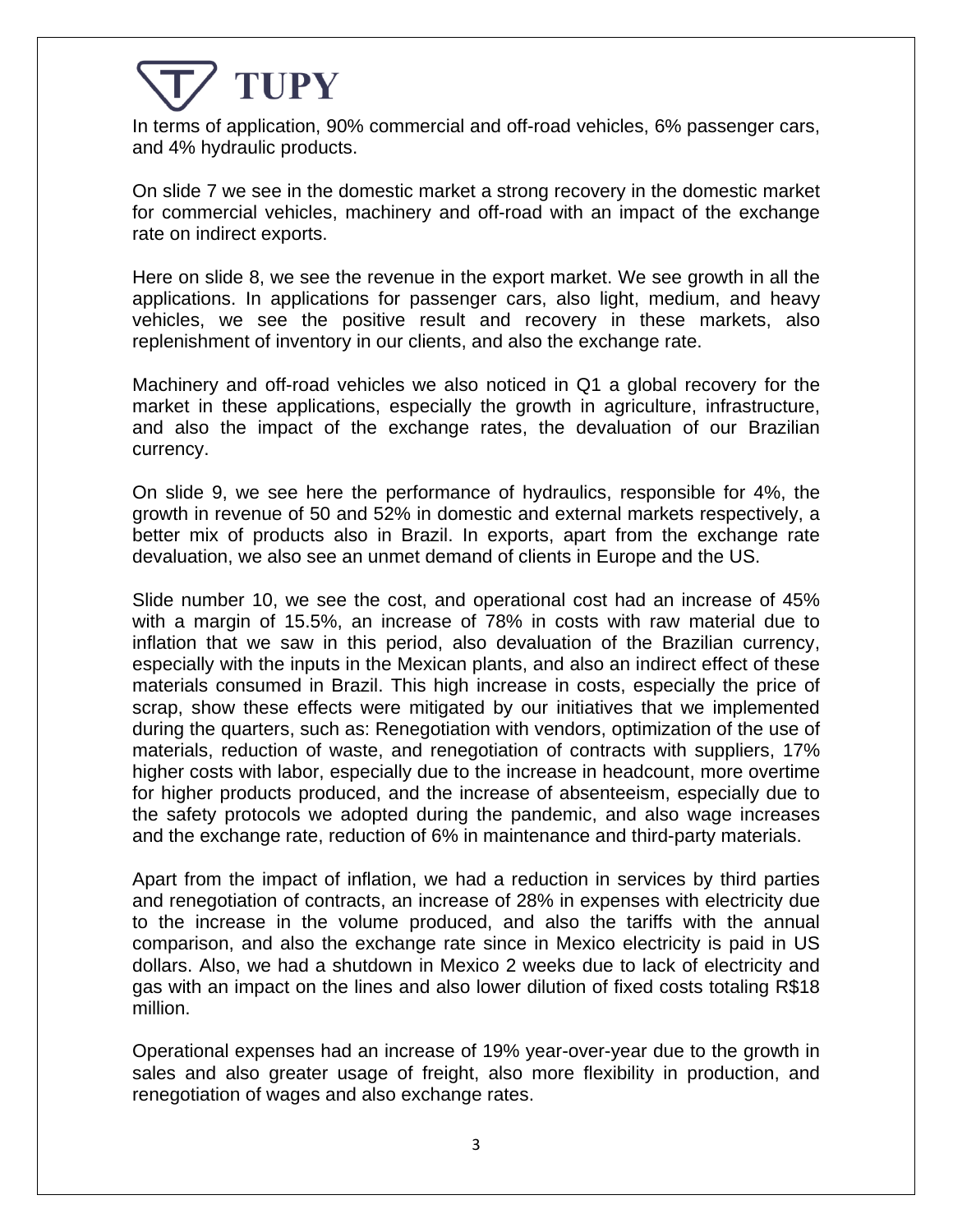On slide 11, adjusted EBITDA reached 199 million, an increase of 21% in comparison with Q1 2020 and a margin of 12.9%. EBITDA calculated according to the stock market was 173 million, margin of 11.2%, absolute values are the highest in the company's history for a first quarter.

At the bottom, you will see that we had a net loss in Q1 R\$15 million, especially due non-recurrent financial expenses. In the next slides I will explain these effects that had an impact not only on the results, but also the EBITDA.

On slide 12, a little about the increase in the price of materials, like scrap. We notice this effect since September last year and it became stronger in Q1 this year. With the recovery of the global economy, there has been more demand for raw materials, at the same time, as the supply chains are still recovering from shutdowns due to COVID-19, this really causes a problem between offer and demand. Above all, we see a recovery in our segments, an increase in the price of commodities is the result of better economic activity having impact on capital goods, off-road and commercial vehicles that represent 90% of our revenue.

In Brazil, this effect is stronger due to the devaluation of the Brazilian currency and also greater demand for Brazilian steel, an impact on the price of scrap, which went up 34% in comparison with 2020 and 76% in a year.

We developed many actions to guarantee the supply of steel and mitigate the increase in prices developing new vendors, initiatives to optimize the use of materials in production and others.

It's important to highlight that our contracts have clauses that allow us to pass on the new prices of materials, but this takes time, it takes 3 months. Since in the previous quarters the increases in costs happened in Q121, during this year we will increase prices, but our prices now are outdated.

Slide number 13, in spite of record numbers, the EBITDA of Q1 was affected by non-recurring effects. I would like to highlight the shutdown the stoppage of lines in Mexico for 2 weeks in February due to lack of electricity and natural gas due to a snowstorm in Texas, the effect was 23 million. We mentioned here the 18 million in labor, energy, and lower dilution of fixed costs, so our contracts foresee that we increase prices, but our prices have not yet been recovered, so the difference is 33 million.

When we exclude these nonrecurring effects, these temporary effects, the EBITDA would be higher than 250 million, and this would allow us to have a margin of 16%, an effect of 320 basis points. We also felt the impact of the increase in absenteeism, especially in Brazil due to health problems of employees during the pandemic.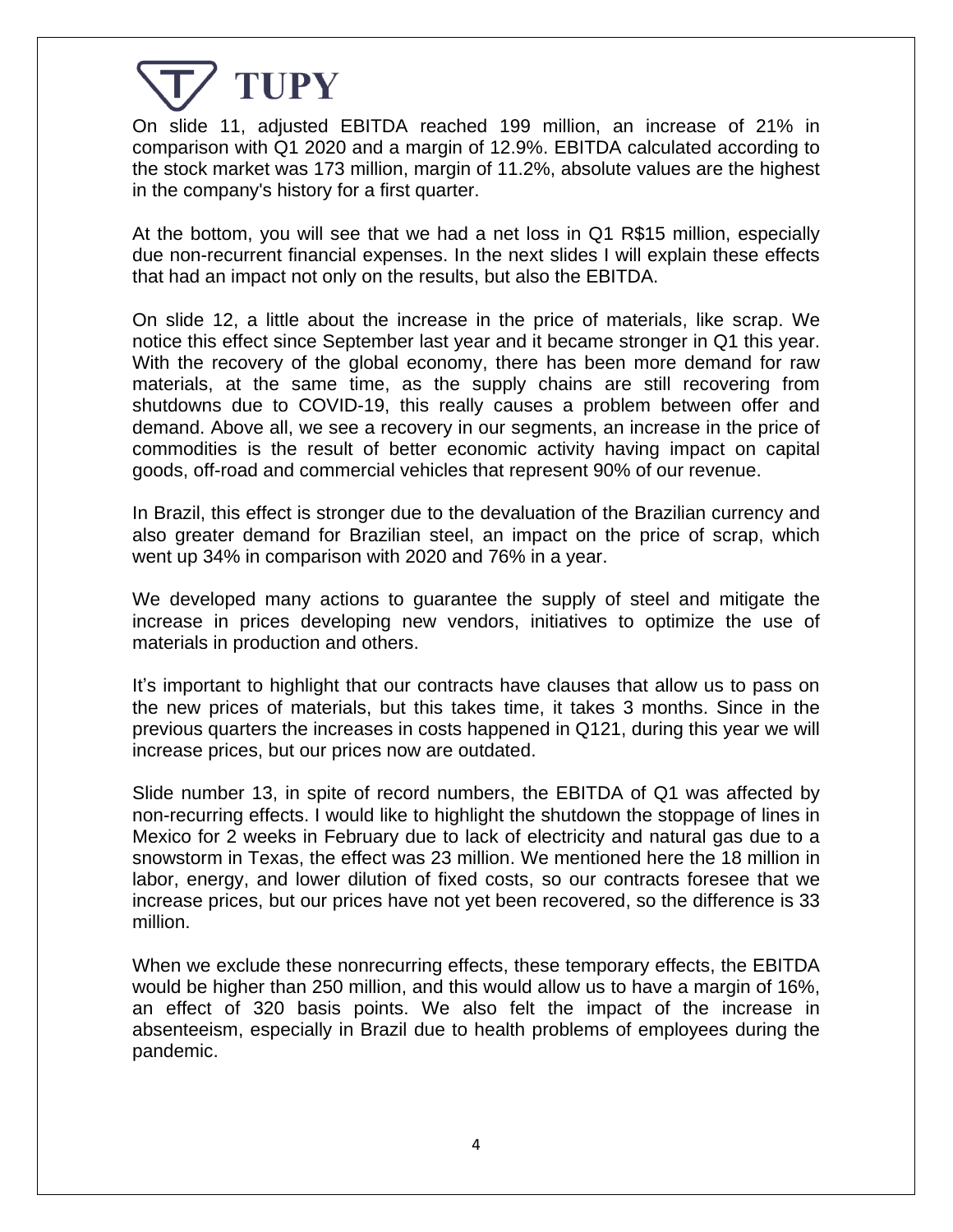On slide 14, I talk about the impact of the repurchase of bonds. We issued bonds and we bought back bonds, especially the financial results in the next few years. In order to have a longer time and reduce the cost, in February we made an issuance abroad, we saw great interest for our issuance, they demanded 10 times the book. These resources worth US\$375 million were used to buy back bonds of 2024 with a cost of 6.625 a year. In comparison, a recent issuance now for 10 years is paying 4.5% interest, then this gives a savings of US\$6 million.

These purchases also have some expenses that are one-off, the premium for the repurchase, and this gives us financial expenses with cash effect of R\$58 million, the impact in net profit after taxes is 38 million. In other words, we would go from a loss of 15 million to a profit of 23 million without this buyback.

On slide 15, we have the main accounts of working capital using Q420 as a basis for comparison, an increase of 18 days in Accounts Receivable due to seasonality and greater volume of sales in March 2021 versus December 2020, also higher receivables had an impact due to the exchange rate devaluation because 86% is in foreign currency, a reduction of 9 days in inventory, the company had the strategy to increase flexibility between plants and during the pandemic we increased the level of inventory to mitigate any risks related to lack of products for clients since we are very important in the supply chain of our clients, and this situation will become normal during 2021. This line also suffers from the exchange rate effect and they correspond to 5% of the total.

In Accounts Payable, we had an increase of 10 days in Accounts Payable due to greater production and greater purchases and also the higher prices of inputs, and this represented until the end of March 52% of Accounts Payable.

On the next slide, we made investments 32 million, a drop of 16% in relation to last year, representing 2% of the revenue in Q121. Considering the last 12 months, Capex represented 2.8% of the revenue in the period. these investments are related to new programs and machining projects, and also initiatives linked to safety and environment.

Slide 17 shows our operational cash flow. We continue with strong cash generation with a nonrecurring effect of 58 million in the financial results explained previously. We generated R\$9 million in the period. I'd like to highlight that seasonally the Q1 consumes more cash due to the greater working capital variance.

On slide 18, we show the net debt of 907 million corresponding to 1.4 times adjusted EBITDA in the last 12 months, total of obligations in foreign currency represents 94%, the greatest part is linked to the bond with a single amortization in February 2031, interest rates of 4.5% paid every 6 months.

In relation to cash, 40% is in local currency, we are in a very comfortable position in spite of the amortization of loans worth 195 million, we have the 1.4 times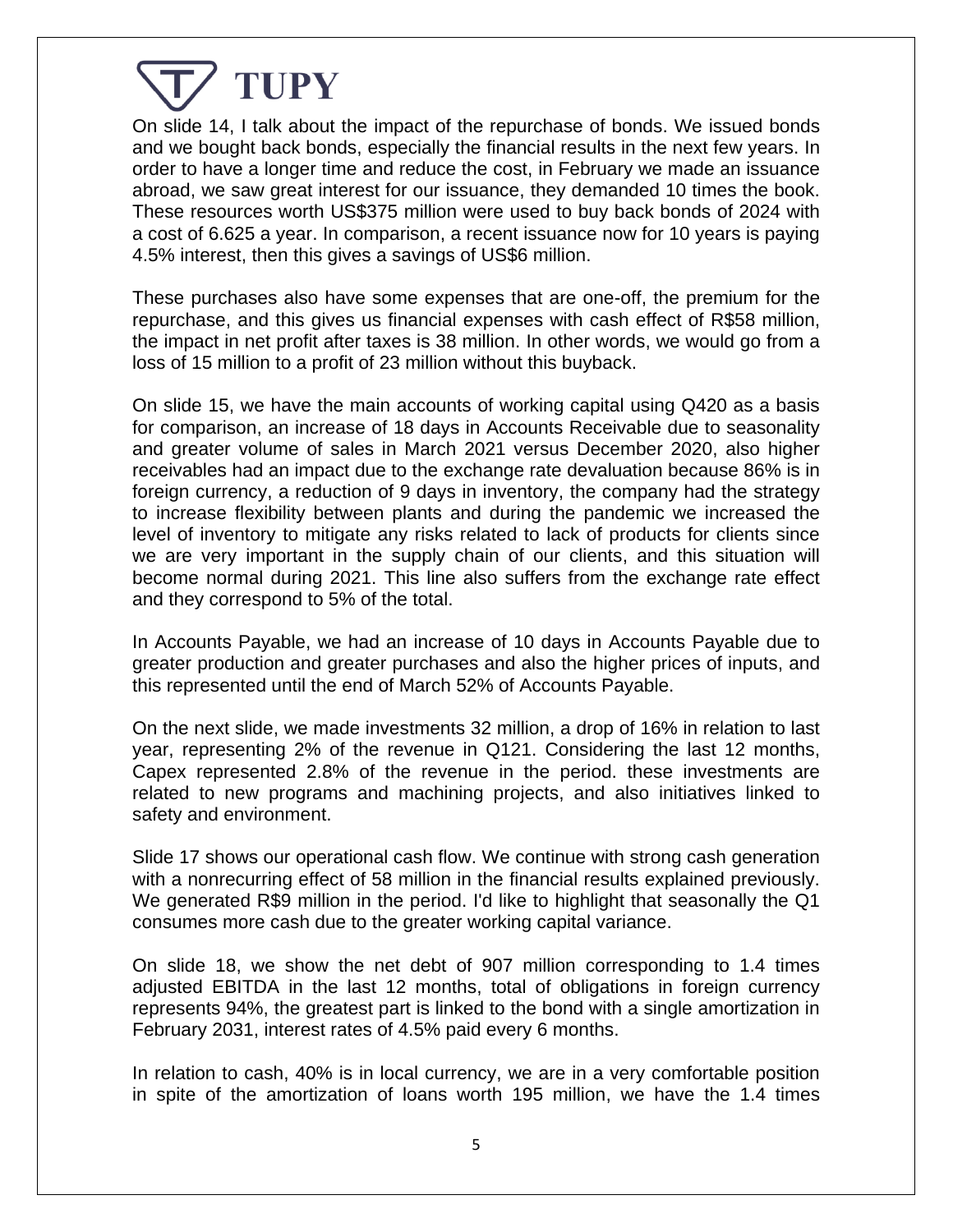

EBITDA in the last 12 months, we had a negative EBITDA, this should improve when COVID improves.

Now I'd like to pass the floor to Fernando, he will talk about our markets.

**Fernando de Rizzo:** Thank you, Thiago. Slide 19, please, we will talk about the recovery of the US economy and its effects around the world.

The US has led the global efforts for vaccination, 40% of Americans have already received the first dose of the vaccine and 28% of the citizens have received all the vaccines. The recovery of the economy together with a package to stimulate consumption makes projections for growth of the US GDP for 2021 to be constantly seen as higher and higher. This impacts also international trade with an increase in demand for raw materials and imported products with a strong effect in the clients, where our clients have exposure, like transportation of cargo, construction of homes, infrastructure, and agribusiness, amongst others.

Additionally, there are programs aimed exclusively at infrastructure, which are being discussed in the Congress in the USA and could leverage even more our demand, the demand for our products.

In the next slide, the positioning of Tupy in strong segments fundamental for the recovery after the pandemic. Our revenue comes mainly from countries with dynamic and strong economies, which are benefiting from low interest rates, stimulus to credit and government help programs.

On slide 20, we have some points that reinforce the recovery of demand. In the US, the freight activity is already stronger than before the pandemic and projections show consecutive positive reviews, which should bring a new cycle of replenishment of trucks, medium and heavy trucks this year. Our inventory levels are very low, also the recovery in generation of employment in the US has been positive, in March the US generated 916,000 jobs, previous indicators like housing starts also show that we should need more light and medium commercial vehicles and also construction machinery.

The high prices of commodities should result in high demands since they are an important lever for the off-road equipment market.

In relation to the Brazilian market, the production of trucks had a growth of 34% in Q1 2021 in comparison with the same period in 2020. Apart from this, agriculture continues strong, demand in transportation for cargo and investments in machinery and equipment.

In the next slides I will talk about 2 important initiatives announced that show good signs for our business; sustainability and innovation. Going on to slide 20, last week we launched our Sustainability Report including, apart from indicators, our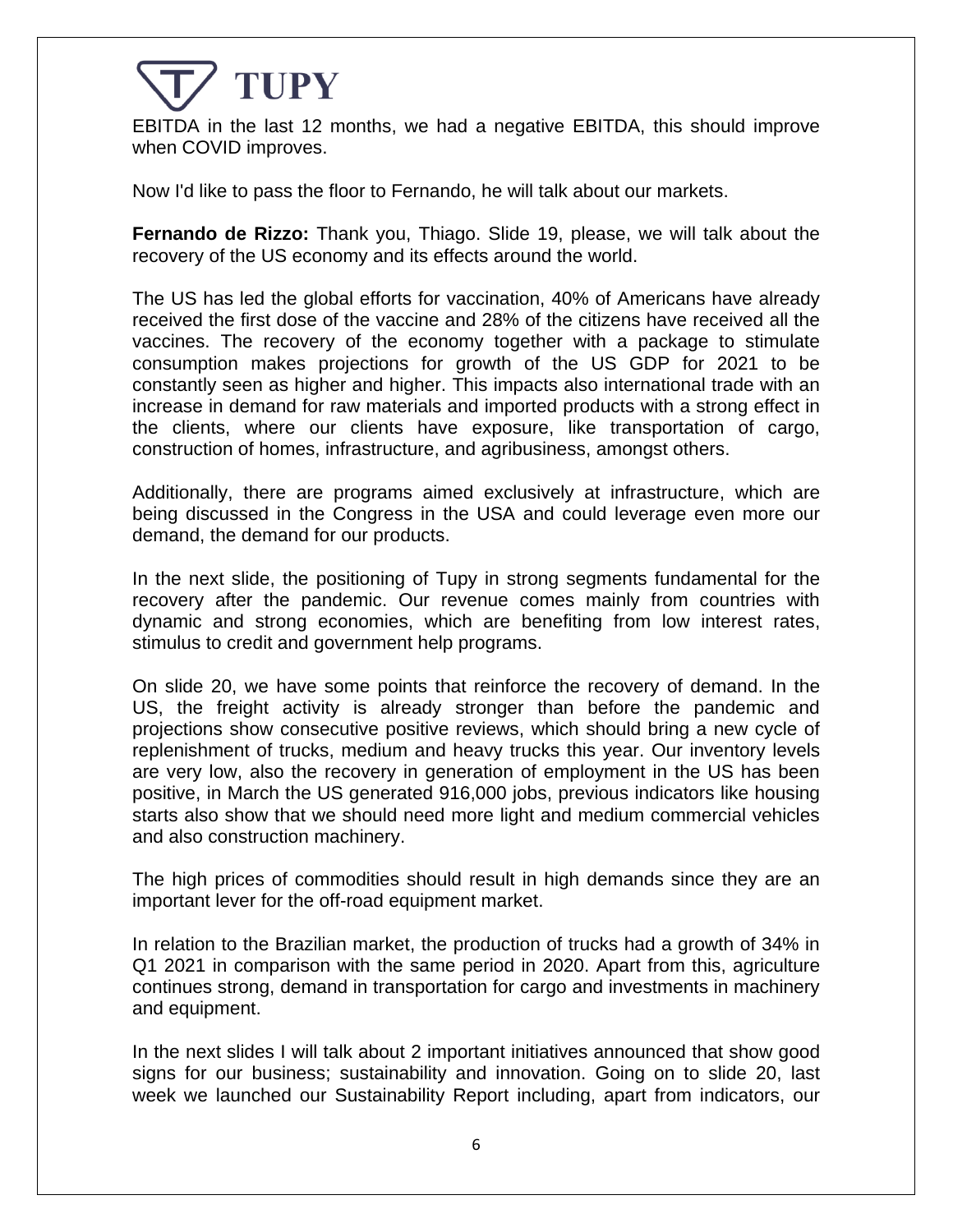

practices in relation to the environment, social, and governance with a highlight for our role in fighting the pandemic. We also showed how sustainability is truly part of our business since the circular economy, recycling of wastes, and also the company's role in decreasing the carbon footprint and also reinforcing the need of our products being part of machinery and equipment that contribute for a better standard of life and a longer life.

The report also showed many points about our company, a process that involved many analyses of documents, policy studies and also hearings with the population with 735 answers, with many stakeholders including our leadership and the administration council, thus, we saw the important topics that will guide us in our journey.

I would like to mention that many of those who are hearing this conference helped in this, they participated in interviews and also sent us back questionnaires. Thank you for your contribution.

On slide 22, we will talk about innovation. Since its foundation, Tupy always had a strong commitment with scientific research working with universities in Brazil and abroad for 50 years now. This relationship contributed for Tupy to become a world reference in the development of structural components of high complexity. We want to make more and more progress in this chain developing new alloys and offering value-added services, such as machining and assembly of components.

During the years, we've developed a great knowledge in important fields, such as metallurgical engineering and materials, chemical processes, circular economy, and recycling, and within our strategic planning, we have been studying for some time new areas of applications for our technologies where we can add our expertise and generate competitive edges, especially in decreasing the carbon footprint of our clients.

To expand this movement and to make stronger our leadership in industry in our segments, we are strengthening innovation creating 2 new areas in the company: Tupy Tech and to Tupy Up. Tupy Tech aims at research and development that is disruptive designing the future of solutions to be offered by the company and especially those that will enable us to continue with our technological leadership in the segments where we are present and in the search for new businesses.

Now Tupy Up has the focus of digital transformation and open innovation. The name "up" comes from the clear intention of elevating the bar in many senses: results, growth, competences, and capacities, and reinforcement that innovation can bring. Although they are in specific structures, we'd like to say that many initiatives were already being used by the company, the most recent is the partnership signed with the University of São Paulo for an applied research process in the recycling of batteries. The program will take 2 years and will be conducted by our recycling lab and also the treatment of waste from the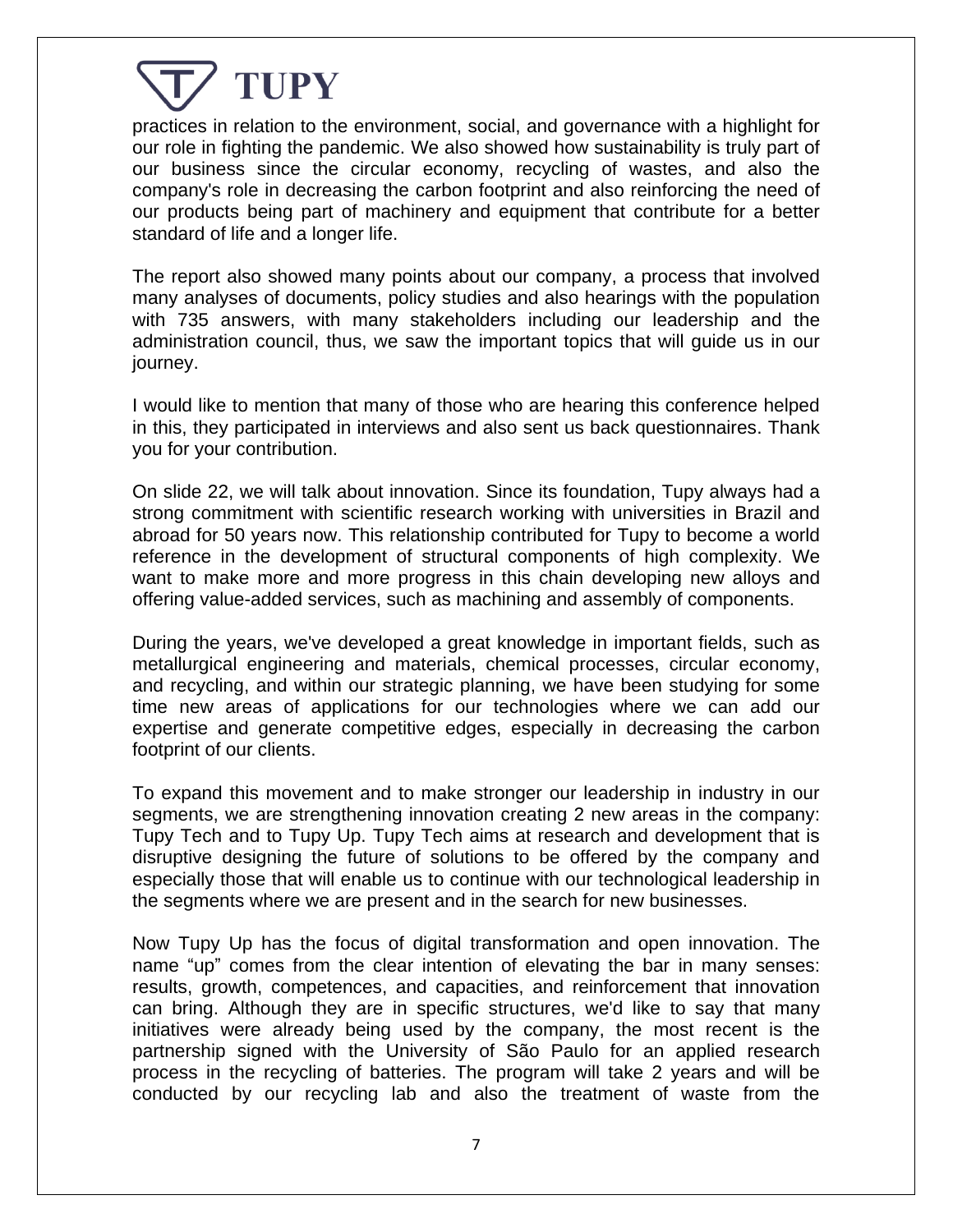

Polytechnic school of USP and will count with 15 researchers and investment of R\$4 million.

The study has synergies with the segments where we are present and will have the objective of using the process of hydrometallurgy, which has the highest rate of recovery and issues the least amount of CO2 in comparison with our traditional things.

Now talking about 2021, we have a very promising year with growing demand and an increase in the services with high value-added services. In the pandemic, the higher costs due to the pandemic are challenges that we will continue in the next quarter. For this, we will continue investing in the increase of our operational efficiency and the capture of new opportunities.

We will also have the challenge of integrating the Teksid to purchase, recently received the approval from the authorities for the acquisition of the casting, iron casting of Teksid. The process is not over, we're waiting for approvals from the US and Mexico. It is an asset that is very strategic, it is the company's largest plant and has the greatest opportunities of synergies.

Now talking once again about innovation, soon we will have more news showing the expansion of our presence in the ecosystem contributing with entrepreneurship.

I thank you all and now we will begin the Q&A session. Thank you for your attention.

#### **Question-and-Answer Session**

**Operator:** We would like to begin our Q&A session. Please, to ask question dial \*1. To remove dial \*2. This conference call is for analysts and investors.

Our first question comes from Gabriel Rezende, Itaú.

**Gabriel Rezende:** Good morning, Fernando, Thiago. Thank you for the presentation, congratulations for the result. Two short questions and a follow-up about Teksid. Can you give us an update of the conversations in the US, the timing for the approval in the US? We'd like to know.

And the second point in relation to margins, Tupy had a third quarter that was very strong last year and some nonrecurring expenses, so how do you expect to see the evolution of this during the year? What is your opinion about margins in the next quarters?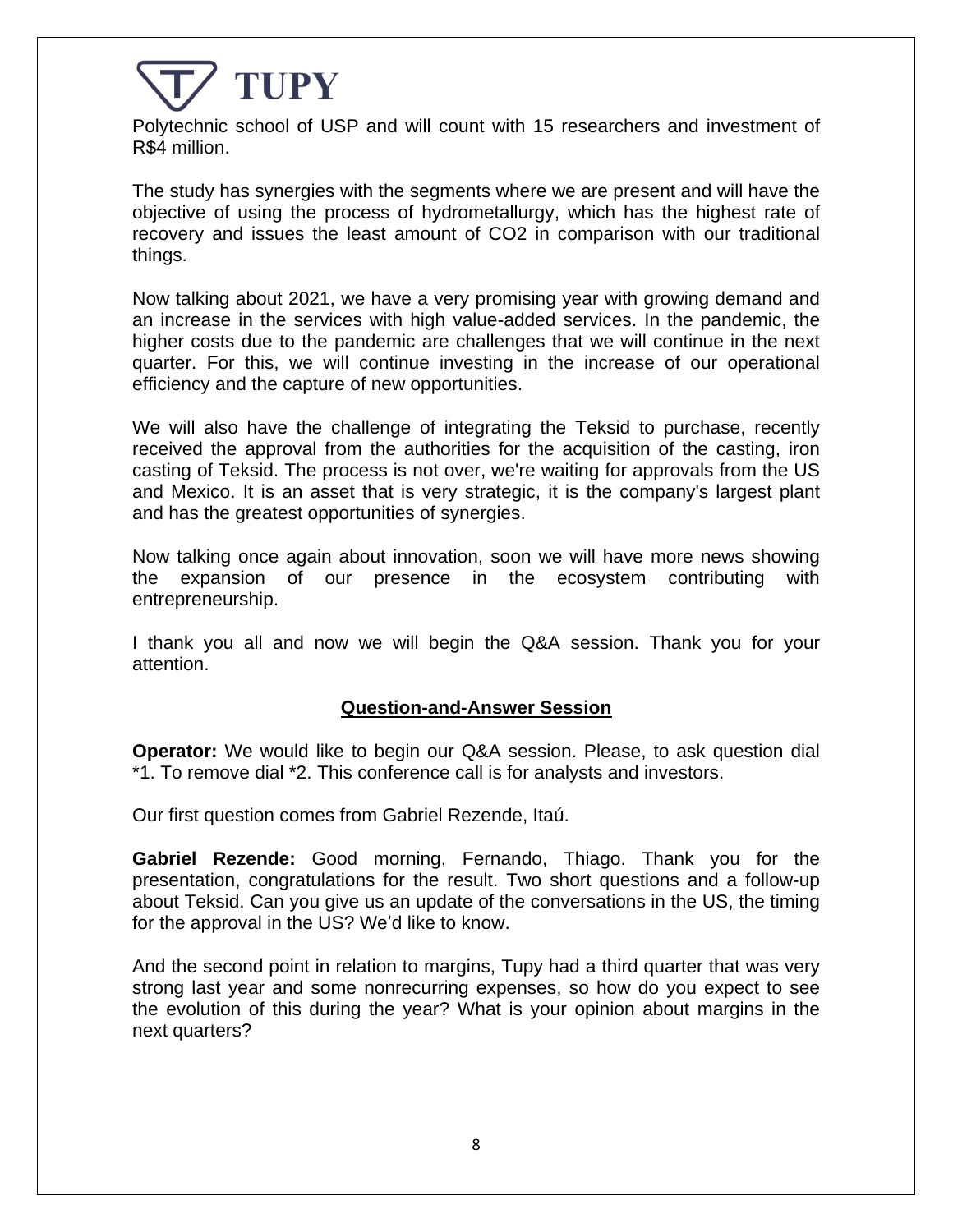

**Fernando de Rizzo:** Thank you, Gabriel, good morning, thank you for the question. I will begin answering about Teksid and Thiago can answer about margins.

The process in Brazil is over, we got the approval for Teksid, and from the US we expect an answer until July and authorities have told us and they are concluding their analysis, they should give us an answer in June-July, and Mexico later after that. So, we expect June-July to have the full approval for the purchase of Teksid.

**Thiago Struminski:** Concerning margins, in fact, we had a much higher margin when we began to suffer a strong pressure in the cost of material, especially metals, so in Q4 we had this effect, so we had 14.6 the margin and then it became stronger in the beginning of the year. So, we have this mismatch, which should continue. When we began, we expected different things, so this problem should decrease, so margin should go up so this mismatch will drop, and the volumes are strong. This is what we expect for the next quarters.

**Gabriel Rezende:** Thank you. So, just to confirm Teksid: the decision from the US should be in June-July and Mexico 30 days after the US?

**Fernando de Rizzo:** Yes, this is what we expect, this is how the process works. The analysis is in progress in Mexico, but we know from previous cases that it should happen this way.

You asked about the process, Gabriel, they look at the subsegments in the market, every subsegment has a specific characteristic, for example, heavy trucks, pickup trucks, light trucks, machinery, so there's this universe, imports, so it's a regulatory process. In the US, we have the new NAFTA which places some restrictions in some sectors, so this analysis is more complex because of these points. This is what is happening.

**Gabriel Rezende:** Thank you.

**Operator:** Our next question comes from Catherine Kisler, Bank of Brazil.

**Catherine Kiselar:** Thank you for the question. My question has to do without the automotive industry. We saw some problems in supply. How do you see this segment and the recovery of inventories?

**Fernando de Rizzo:** Thank you, Catherine. I believe that we have a small role in passenger vehicles. Passenger vehicles I can see they're going through important transitions due to the technology and the sale process or the usage of vehicles by new generations. Our participation is very small in passenger vehicles, we have some structural components that we supply to passenger vehicles. In the case of the markets where we are present, light commercial vehicles, pickup trucks in Brazil and abroad, medium size trucks, and heavy trucks, we see a very favorable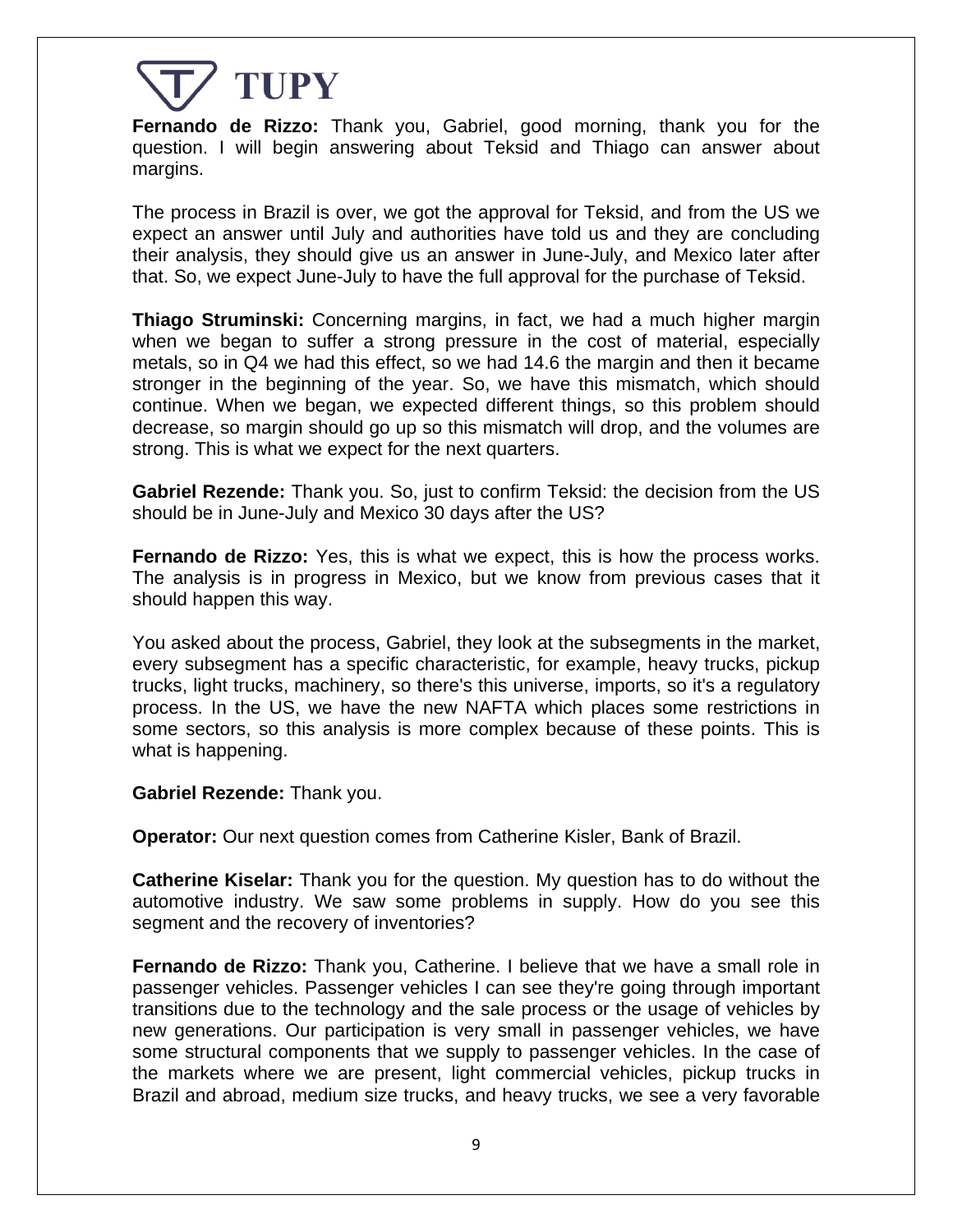market because all these governments stimulus packages they are offering many opportunities, the sales of our clients in all the sectors are very strong, sales are very strong in our clients, they are having difficulty in producing the vehicles due to semiconductors.

We're suffering a lot due to the scarcity of raw materials and the price is a reaction to the scarcity because we suffer for not only with the lack, but also due to the variety available. So, we are not being able to have a more efficient mixture in our ovens, in our furnaces, but I know that semiconductors are a problem. In the vehicles you have dozens of semiconductors, in the doors, in also raising the windows, in the engines, yes, there are semiconductors.

So, what we have seen, some of our clients that have integrated lines have preferred semiconductors to be used in truck plants because the system is the same, you can sell a heavy truck with the same semiconductor and the profit margin is higher in trucks, so they have preferred to use semiconductors in trucks. But they have suffered too.

If you noticed in the last 5-6 weeks, some pickup trucks in the US had to stop and this has an effect on industry, inventory is low and I believe that demand will not drop, there's a lot of liquidity, low interest rates for investments or buying vehicles and that's why we see a strong market not only this year, but the next few years too.

All these plans, the plans that are being discussed for infrastructure they have important impacts for construction equipment, trucks and all the accessories systems. For example, if you are selling more homes, so, for example, more efficient house appliances, so the whole economy is really better, and we participate with our products in many of these areas.

**Catherine Kiselar:** In terms of these packages, how do you expect to capture the resulting growth? So, will you invest more in some regions?

**Fernando de Rizzo:** OK, excellent question. We are studying that, the investments, we have a strong demand right now for our products but without these new packages of stimulus from the governments.

So, what we're doing; we have a lot of capacity available, we always told you this, some of our assets we have not invested in them in the last few years because they are dormant, it's an economic decision, so we concentrated on the assets that give us more cash and some equipment we have shut down. This can change because the cost of the investment for Tupy to activate this capacity and make it more efficient is relatively low in relation to other investments in industry. So, naturally, as demand increases, as clients demand more products, we have conditions to react and we're getting ready.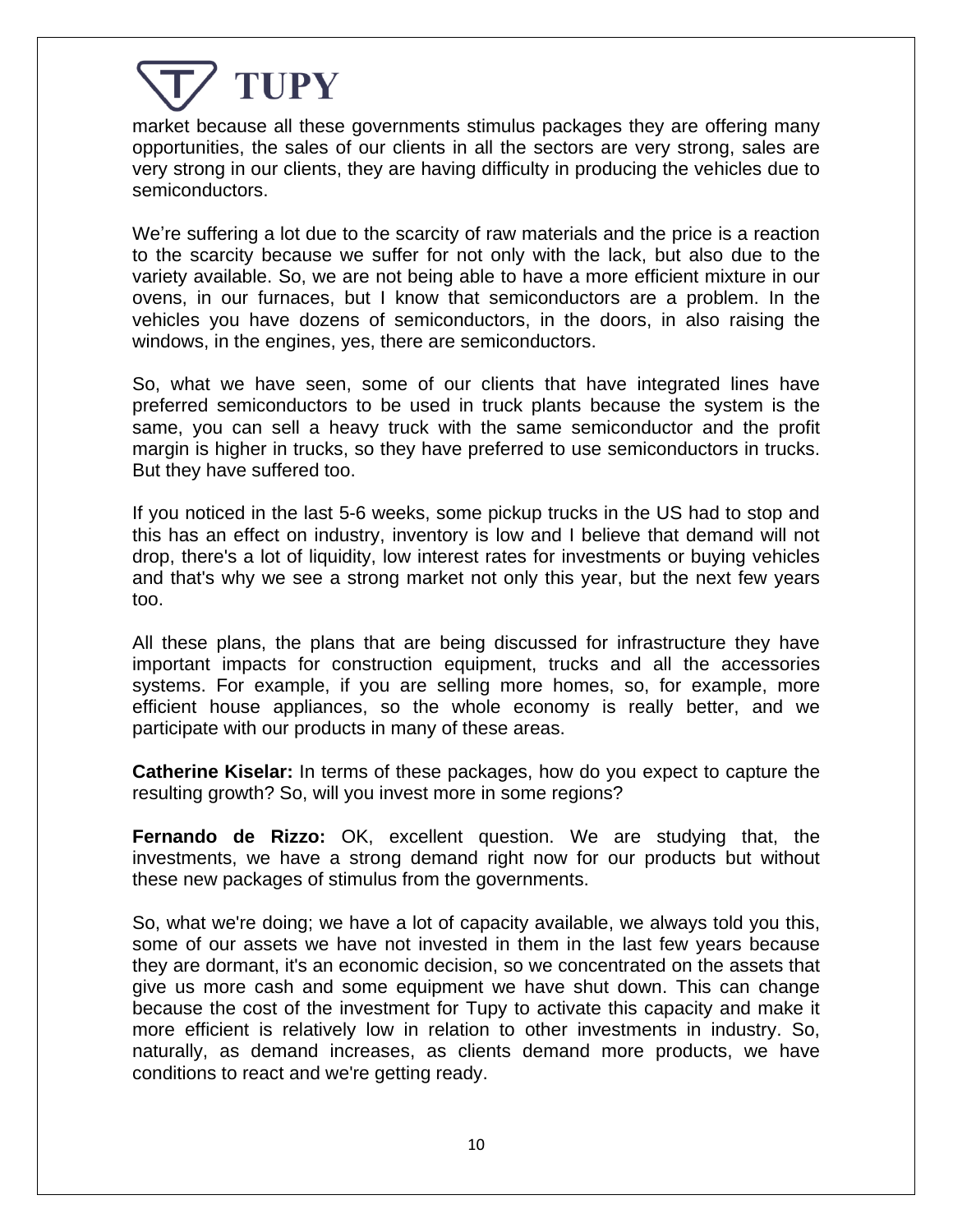For the time being, we're not investing because one of the advantages of our industry is that we don't have to invest, we can discuss the orders and we have the time to expand our activities with contracts already signed.

So, we have observed this, the winners in this process will be our clients, our clients will be the winners, the large manufacturers of trucks in the US, machinery manufacturers, and the same in South America. In Latin America, with the lack of infrastructure because of the pandemic, so we are paying a lot of attention to this, Tupy has surplus capacity, Teksid is also helping us the acquisition, the plant in Brazil has a lot of surplus capacity and Brazil is very competitive in our industry.

You know us well, you notice that every time we have a drop in volume, we sell in Brazil… every time we have a drop, we begin to use more Brazilian plants because Brazilian plants are more competitive, so we are ready with high-quality, with an excellent team.

So, there's a positive outlook and this is very similar to what we saw in 2010-2011 when construction was very high around the world with packages of incentives and I said this in some conferences in the past: the restructuring of the market, the incentive packages from governments, the need to generate jobs, and the renovation of infrastructure should be very favorable for our company.

Now you asked about the automotive sector. It's good to separate capital goods from others, motivations are different. Tupy is concentrated in capital goods.

**Catherine Kiselar:** Thank you. A third question, concerning the shutdown of lines in Mexico, do you see any effects in the next quarters?

**Thiago Struminski:** No, no effects. We made clear in the financial report the impact was 18 million and 5 million of lost sales. That's the total effect, it will not continue in the next quarters.

**Catherine Kiselar:** Thank you.

**Thiago Struminski:** Thank you.

**Operator:** Our next question comes from Pedro Santana, Bradesco.

**Pedro Santana:** Good morning, thank you. My first question involves the purchase of Teksid. How do you see the effect of the restrictions placed by the authorities?

My second question, if we remove the shut down in Mexico and the increases in raw materials, we would have 16% margin. Do you believe 16% is a sustainable margin in the future?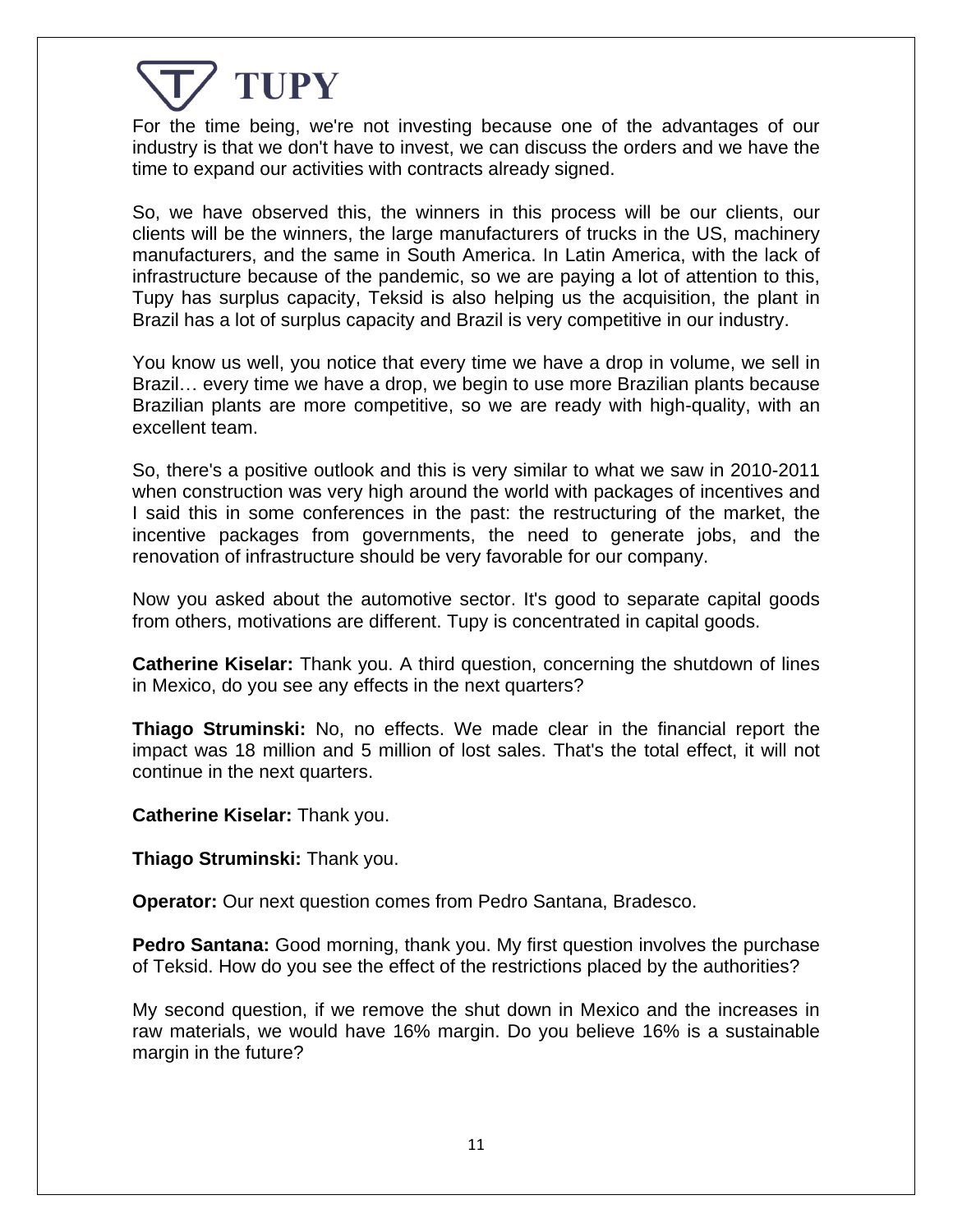

**Fernando de Rizzo:** OK, let's begin with the purchase of Teksid. First of all, it's positive, our objective it is a company, for example, in Joinville we export 70% of the production, the plant in Joinville. Brazil is very competitive structurally, also in the inputs, and we have an engineering team that is very good and prepared in Brazil capable of giving us good results.

Teksid also has a lot of capacity, but we should remember that the are… they always operated with most of the sales to the Fiat plants (today it's called Stellantis), but in the past you had Keizi, New Holland, all these companies are associated to the Fiat Group, so the authority said of the sales in Brazil, excluding everything that is exported, everything that is part of global contracts and everything that is sold to the headquarters, to Fiat or CNH, have no restrictions, and a fraction of the rest, yes, that goes to the market.

So, it's a fraction of the domestic market that is affected and the result is very positive. So, it's a small effect and the important thing in this transaction is to see how we can cooperate in the global market, we are strong in Brazil, but the export market is also very important with competitive production and this we have done it in all our history. The result is favorable.

**Thiago Struminski:** Concerning margin, we highlight that it costs us 23 million the shut down in Mexico and 5 million in raw materials. So, this is the margin with the price of these raw materials right now. So, we have very high prices. When raw materials are very expensive, we have a lot of EBITDA, but the margin is diluted. When the price of raw material goes down, then our profit goes up. So, we can develop high margins like this one, but this is for this quarter.

**Pedro Santana:** Thank you.

**Operator:** Our next question comes from Marcelo Motta, JP Morgan.

**Marcelo Motta:** Good morning. Two quick questions. if you can comment about Capex, there's also Teksid, you mentioned end of July it should be approved, in demand you mentioned investments in the US, but if we look beginning of April, Q2 is also strong, so how do you see volumes during this quarter and the next

**Fernando de Rizzo:** Marcelo, I'd like to begin with Capex. For many years we have been consuming a Capex that is lower than depreciation to have an adequate situation. Gradually, the trend is to get closer to depreciation. We believe the purchase of Teksid brings us a good set of assets, we can use them well, so we choose very well the investment projects in the company, especially those that will give us new programs machining and also send regeneration.

We follow depreciation and sometimes we're below to understand the potential of Teksid.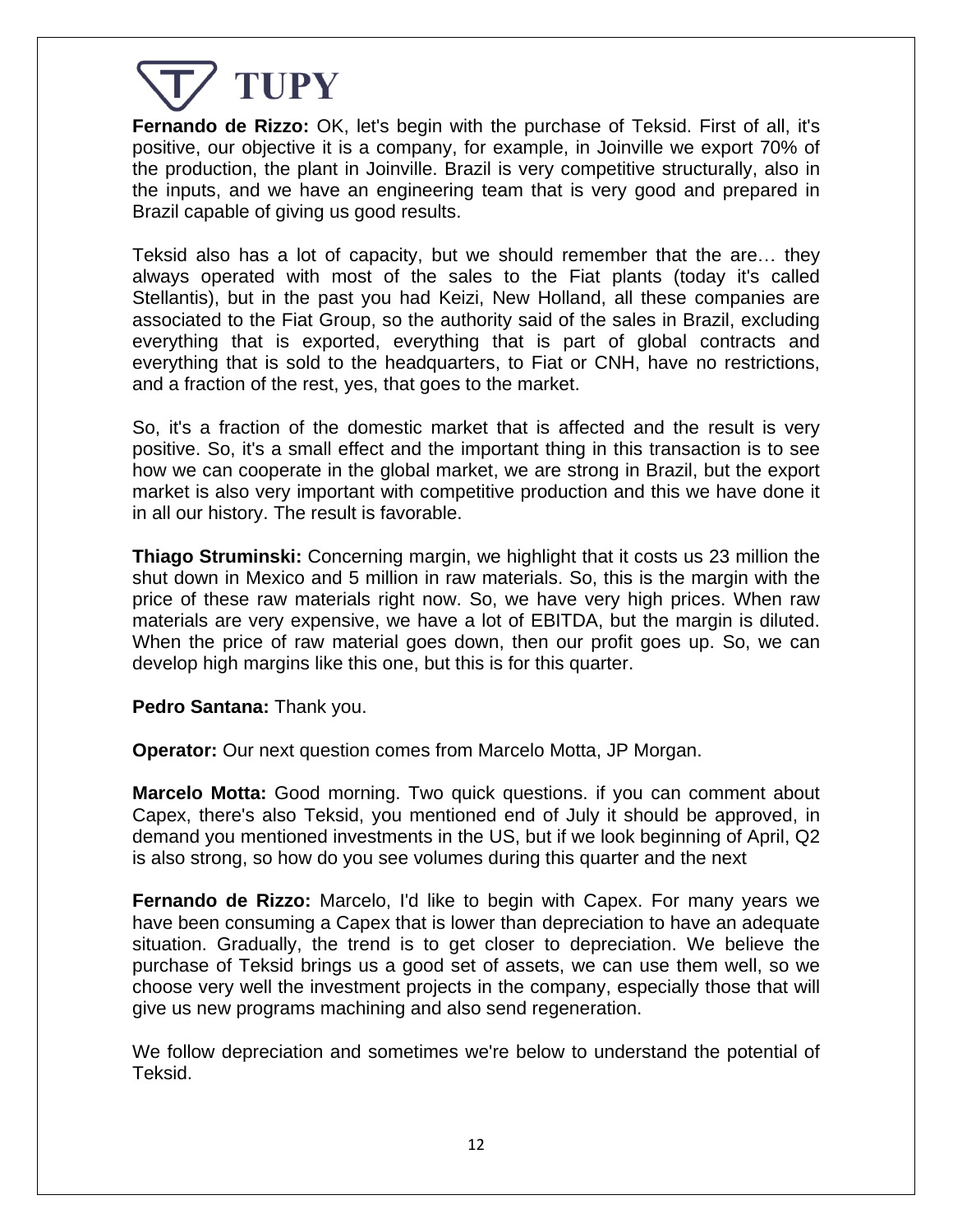

Now concerning volumes, Marcelo, we see we have a booming market, a very strong market, it continues to be very strong. We don't see any change, we may have problems because of semiconductors, so OEMs will have to choose where they will use the available semiconductors. Our inventory is also low, our working capital shows this, we have low inventory, so we have maintained production full, I said in the beginning we hired in the last 4-5 months more than 2.000 new employees, 2.000 new employees, and in this case what do we see? We are hiring, this group is new, they are being trained, there's a learning curve in terms of safety, manufacturing processes, so this is very relevant this growth in the number of employees, we should get to 2,400 new jobs in the company because of our portfolio and the demand from our clients in the next few months. So, we have a portfolio for the next 3 to 6 months.

We look at other market indicators, the US economy, for example, the global economy, the expectations in terms of the GDP have grown every time there is a review, we showed this in the presentation, and this gives us trust to grow.

So, we were not sufficiently efficient due to the cost of raw materials that we were not able yet to pass on to our clients and we are reactivating some equipment that was dormant and growing, so the perspective, the scenario, long-term scenario is very favorable. Now we have to see how we will work during this year, how the price increases in raw materials will behave because if the price of raw materials drops, we recover the margins.

**Operator:** Reminding you to ask questions, please dial\* 1.

We would like to conclude our Q&A session. I would like to pass the floor to Mr. Fernando for his final comments.

**Fernando de Rizzo:** Thank you. I'd like to thank the participants, the questions, and the trust in the company.

So, we're very happy with the new scenario of the global economy, especially what we see in the US. There is a strong world demand for steel with constant price increases and this has caused also great demand for iron, scrap, and the price of these materials doubled in relation to 2019. Also, with the devaluation of the Brazilian currency, there was a strong increase in the export of these materials, scrap generation has suffered interruptions due to intermittent work at OEMs and stoppages and also shutdowns, we believe things are getting normal and raw materials with stable prices or maybe even a small drop to be confirmed.

We're operating during a pandemic, so we have to be very careful with our employees and this in a certain way is not the best, most efficient way of working. We are strong now in Q1-Q2 and we see this continuing. We created more than 2,000 new jobs, 2,000 new positions that demand training and adjustments, we're